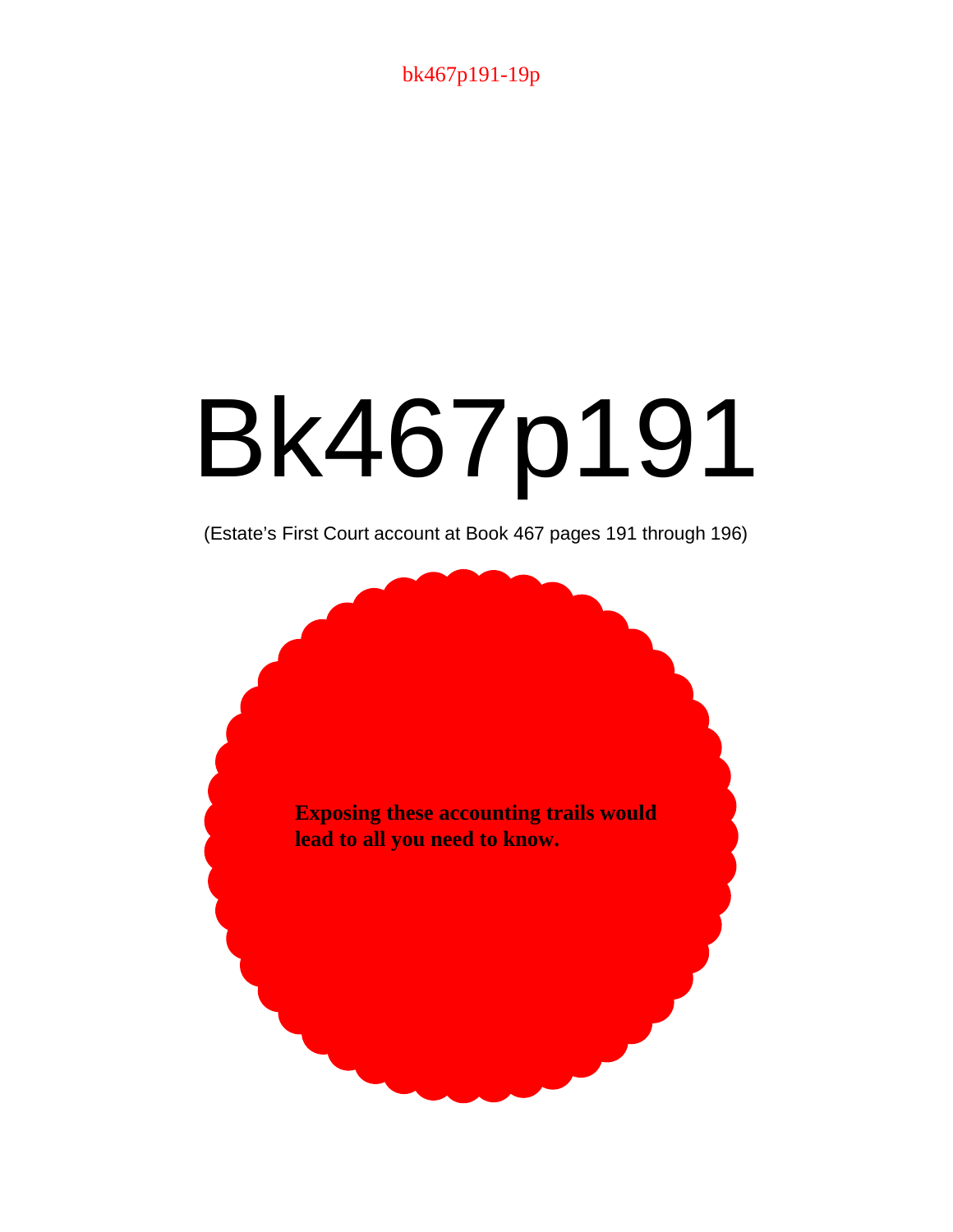# Not Reported \$125,188 April 21,1991

The April 21, 1991, payment of \$125,188 from the Lynch note to Jean O'Connell was not reported to the IRS. In my May 29, 1992, letter to Edward White I said it was taxable and should be reported, and he reported it on an amended return. Can we expose the accounting trail for the April 21, 1991, payment of \$125,188?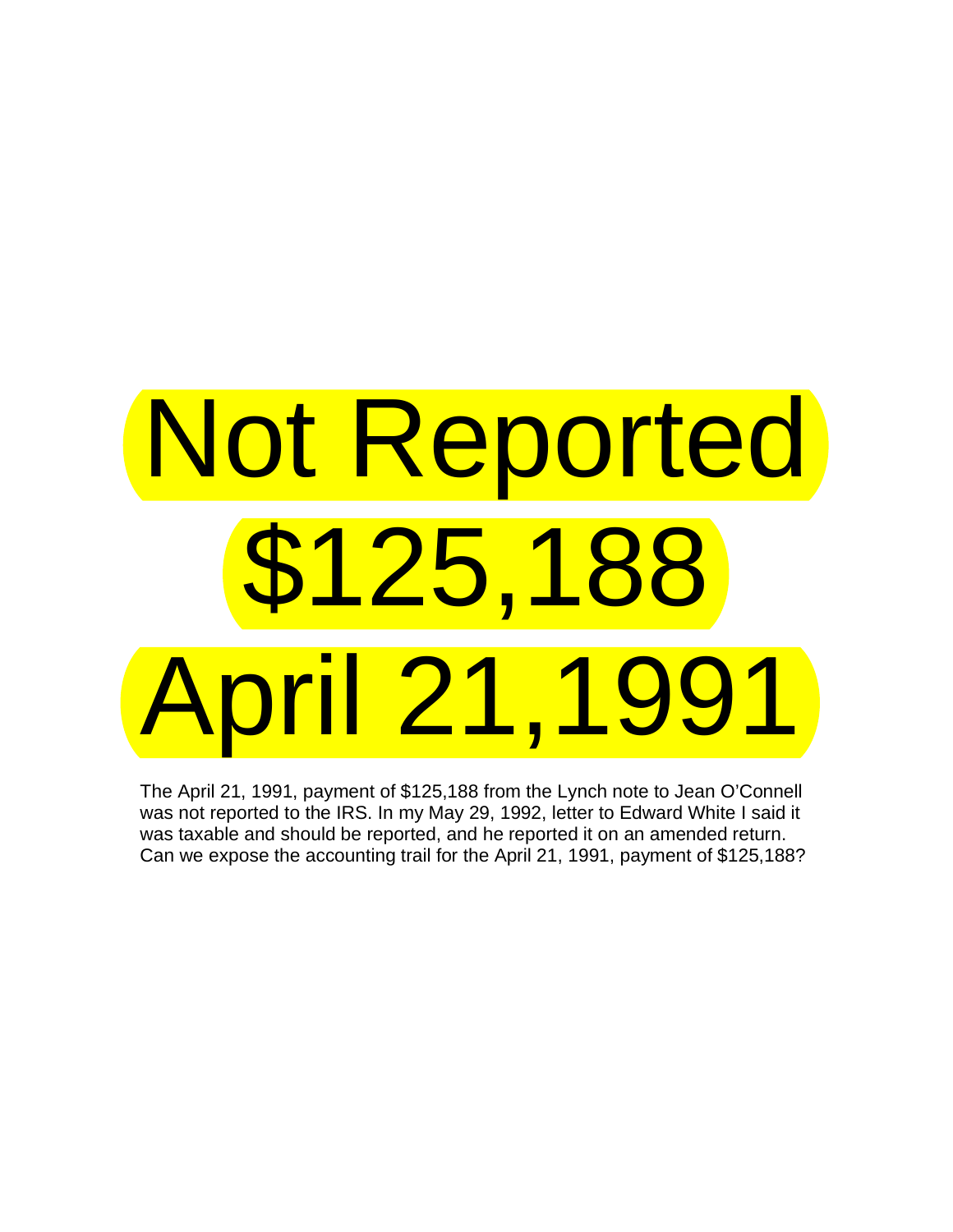These accounting trails are covered by confusion and conflict (sometimes called "accounting entanglements" or "659's" here) created by the CPA Joanne L. Barnes.



VIRGINIA: IN THE CIRCUIT COURT OF FAIRFAX COUNTY

IN RE: ESTATE OF JEAN M. O'CONNELL

FIDUCIARY NO. 49160

Date of Qualification: December 10, 1991

FIRST ACCOUNTING OF

EDWARD J. WHITE AND JEAN M. NADER

CO-EXECUTORS

## September 15, 1991 - September 15, 1992

### **RECEIPTS**

### Inventory Items

| ck Wash Gas Light Co. 8/1/91                   | 105.00                      |
|------------------------------------------------|-----------------------------|
| ck Signet 8/5/91                               | 39.60/                      |
| ck A. G. Edwards 8/15/91                       | 2,346.63                    |
| ck Kemper Mun Bond Fund 4/30/91                | 162.86                      |
| ck Kemper Mun Bond Fund 5/31/91                | 162.86                      |
| ck Kemper Mun Bond Fund 7/31/91                | 162.86                      |
| ck Kemper Mun Bond Fund 8/30/91                | 162.86~                     |
| Ck Nuveen Fund 3/1/91                          | $63.00 -$                   |
| $\hat{\mathcal{J}}$ .<br>Ck Nuveen Fund 5/1/91 | 63.00                       |
| ck Nuveen Fund 6/3/91                          | 63.00                       |
| ck Nuveen Fund 8/1/91                          | 66.50                       |
| ck Nuveen Fund 9/3/91                          | 66.50                       |
| ck American Funds 9/9/91                       | $424.76-$                   |
| Sovran Bank #4536-2785                         | 3,310.46                    |
| First Virginia Bank #4076-1509                 | 22,812.52                   |
| Fx Co. Ind Dev Bond                            | 109,587.00 *                |
| Franklin Va. Fund 4556.001 sh                  | $51,396.34 \times$ AMD      |
| Investment Co. of America 3861.447 sh          | 65,663.91 $\checkmark$      |
| Kemper Mun Bond Fund 2961.152 sh               | 30,396.23                   |
| Nuveen Premium Inc Mun Fund 700 sh             | $11,200.00 \, \text{/}$ AMD |
| Washington Gas Light Co. 200 sh                | 6,375.00                    |
| Signet Banking Corp 198 sh                     | 4,331.25                    |
| Lynch Properties note                          | 518,903.26                  |
| Travelers Check                                | 20.00                       |
| 1988 Plymouth Van                              | 8,000.0 $\alpha$            |
| Am Funds ck 5/10/91                            | 326.60                      |
| USAA Subscriber sav acct                       | $25.10 \;$<br>AMI           |
|                                                |                             |

Sub Total Inventory Items

WE AS WE

 $836, 237.10\checkmark$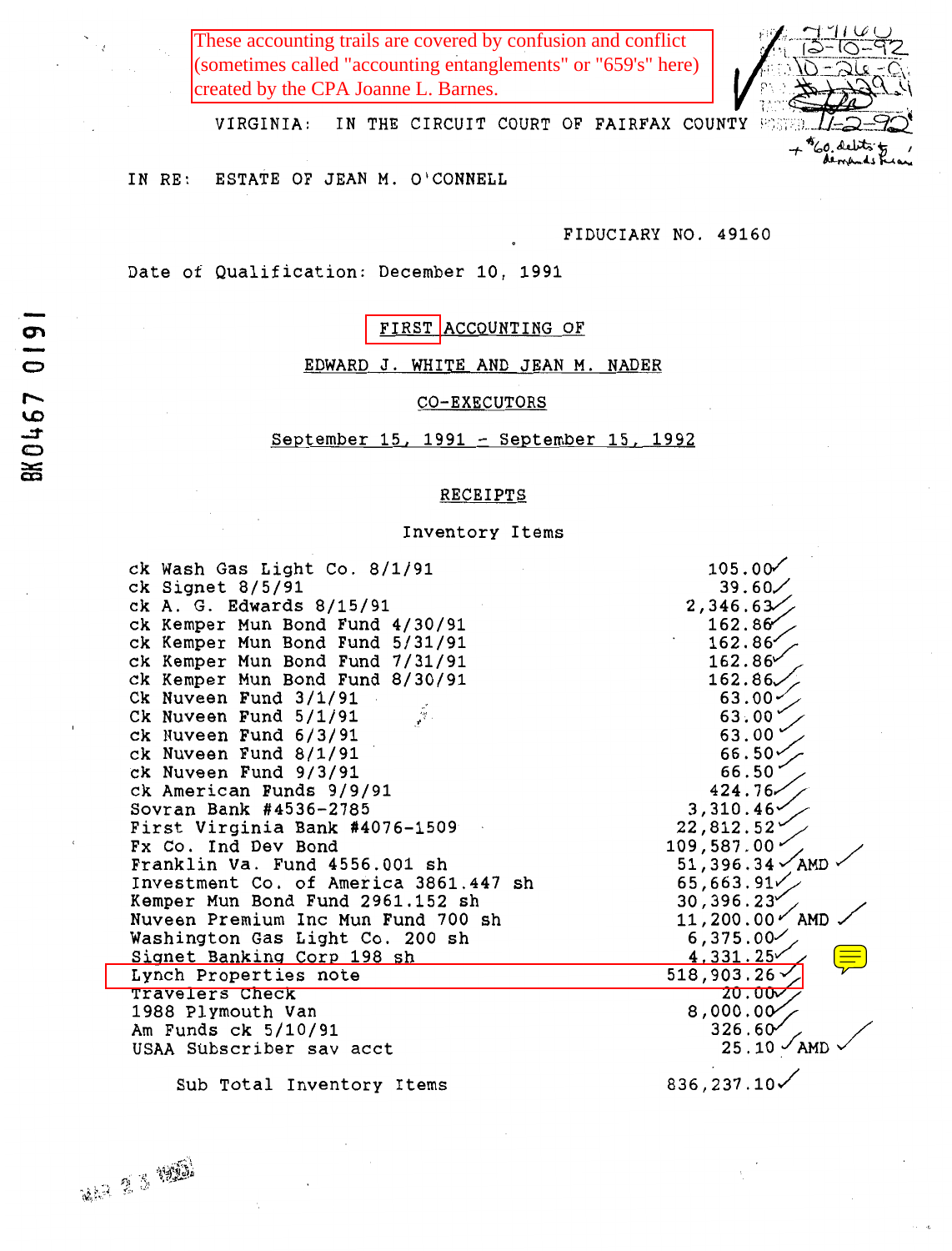The cash payment of an estimated \$545,820 paid to the Estate on April 21, 1992, for the full payoff of the Lynch Note was not recorded except for the \$26,917,17 in interest. Why is the disappearance of this estimated \$545,820 payment not recognized? Why is the disappearance of the Lynch note between the First and Second Estate Accounts not recognized?

## Receipts During Period

| First Virginia Bank int                                            | 399.58             |
|--------------------------------------------------------------------|--------------------|
| ck Nuveen 11/1/91                                                  | 66.50              |
| ck WGL 11/1/91                                                     | 105.00             |
| ck Kemper 10/31/91                                                 | 162.86             |
| ck Nuveen 10/1/91                                                  | 66.50              |
| ck Kemper 9/30/91                                                  | 162.86             |
| Va. 1990 refund                                                    | 1,605.58           |
| Nuveen 12/31/91                                                    | 66.50              |
| Kemper 12/31/91                                                    | 384.95             |
| Kemper 11/29/91                                                    | 162.86             |
| Signet 11/27/91                                                    | 39.60              |
| Nuveen 12/2/91                                                     | 66.50              |
| Blue Cross 10/10/91                                                | 88.78              |
| Int B&H earned 2/11                                                | 111.22             |
| Nuveen 2/3/92                                                      | 66.50              |
| WGL div $2/1/92$                                                   | 105.00             |
| Sovran int DOD-3/2/92                                              | 71.52              |
| ck Signet 2/26/92                                                  | 39.60              |
| ck A. G. Edwards (Fx bond) 2/18/92                                 | 3,520.00           |
| ck Kemper 2/28/92                                                  | 171.75             |
| ck Nuveen 3/2/92                                                   | 66.50              |
| Int B&H 3/10                                                       | 246.12             |
| ck Kemper 1/31/92                                                  | 171.75             |
| Int B&H 4/10                                                       | 210.76             |
| Int Lynch Prop Note DOD-4/21/92                                    | 26,917.17          |
| Int fm Harold 'Connell Trust                                       | 816.00             |
| Debt fm Harold O'Connell Trust                                     | 659.97             |
| <b>Nuveen 4/1/92</b>                                               | 66.50              |
| USAA refund                                                        | 34.37              |
| Int B&H 5/11                                                       | ,144.70            |
| A. G. Edwards 5/27-Signet \$107 div                                |                    |
| <b>WGL div 39.60</b>                                               | 146.60             |
| Int earned B&H<br>This is the simplest example of planting         | 1,037.93           |
| Nuveen 6/1/92<br>confusion and conflict in the accounting to cover | 66.50              |
| Int earned B&H                                                     | 666.39             |
| the accounting trails.<br>Nuveen 7/1/92                            | 66.50              |
| No authority, I mean no authority, recognizes:<br>Int earned B&H   | 451.50             |
| "Debt fm Harold O'Connell Trust _ _ _ 659.97".<br>Nuveen 8/3/92    | 66.50              |
| Nuveen 9/1/92                                                      | 67.90              |
| Nuveen 9/1/92                                                      | 24.50              |
| Int earned B&H                                                     | 406.86             |
| Inc Invest Co. of America DOD-9/15/92                              | 5,403.87           |
| A. G. Edwards acct Fx bond int                                     | 3,520.00           |
| A. G. Edwards acct Signet div                                      | 39.60              |
| A. G. Edwards acct WGL div                                         | 107.00             |
| Kemper Mun Bond Fund DOD-9/15/92                                   | 1,468.42           |
| Franklin Va. Fund DOD-9/15/92                                      | 5,590.85           |
| Sub Total Receipts during period                                   | $56,928.42\sqrt{}$ |
|                                                                    |                    |
| TOTAL RECEIPTS                                                     | 893, 165.52        |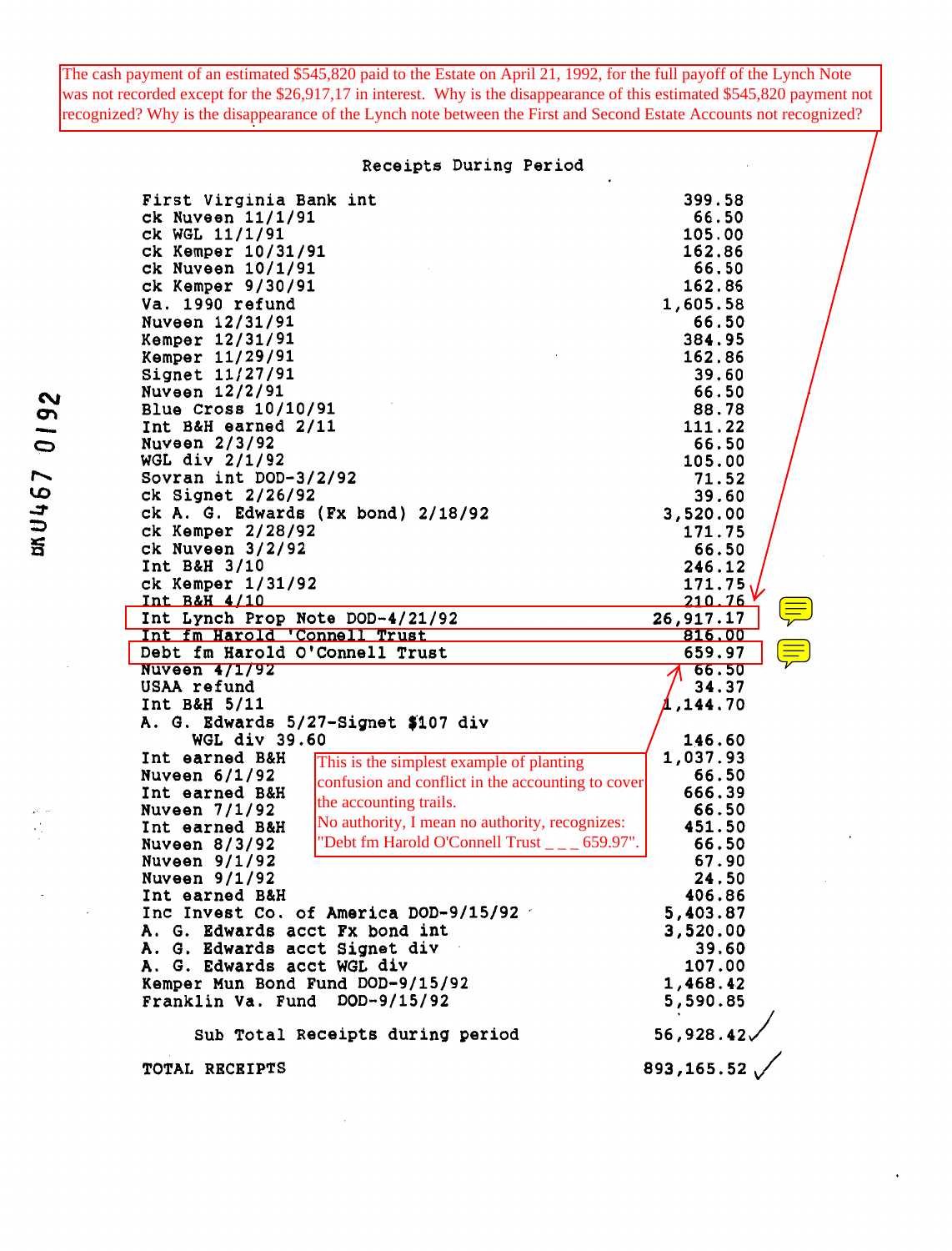**DISBURSEMENTS** 

| Item            |                                             | Ckno                                  |
|-----------------|---------------------------------------------|---------------------------------------|
| $\mathbf{1}$    | Colonial Emerg Phys (med bill)<br>VOID      | 10.40<br>1<br>$\overline{\mathbf{2}}$ |
| $\mathbf{z}$    | Fairfax Circ Ct. letters                    | 3<br>14.00\                           |
| 3               | Jean M. Nader probate tax reimb             | 1,269.00<br>4                         |
| 4               | NationsBank Car loan payoff                 | 5<br>1,364.97                         |
| 5               | Checks                                      | 15.89                                 |
| 6               | Jean Nader int on Hallmark acct             |                                       |
|                 | while dep in estate acct                    | 270.82 <sup>3</sup><br>7              |
|                 | 7 Commissioner of accounts Inventory        | 8<br>61.00                            |
|                 | 8 IRS 1991 1040 return                      | 15,332.00<br>9                        |
| 9.              | Va. Dept Tax 1991 return                    | $2,856.00\%$<br>10                    |
| 10              | Jean M. Nader, disb                         | $11\frac{1}{2}75,000.006$             |
| 11              | Jean M. Nader, bills pd SHE IS OWED 300ests | $8,559.00 \times$<br>12               |
| 12 <sub>1</sub> | Sheila Ann O'Connell-Shevenell, disb        | $13 \times 75,000.00$                 |
| 13 <sub>1</sub> | Sheila Ann O'Connell-Shevenell, cem bill    | 475.00<br>14                          |
| 14              | Anthony M. O'Connell, disb                  | $15\sqrt{75}$ ,000.00                 |
| 15              | Anthony M. O'Connell int/disb 4/22-5/20     | 16<br>230.14                          |
| 16              | A. G. Edwards legal charge (debit fm div)   | 40.00                                 |
| 17 <sub>1</sub> | IRS estimated Estate Tax                    | $17, 119, 000, 00$ <sup>1</sup>       |
| 18              | Virginia estimated Estate Tax               | $18 \quad 31,000.00^{10}$             |
| 19              | IRS 1991 income tax                         | 28,334.00/<br>19                      |
| 20 <sub>o</sub> | Va Dept Tax 1991 amended return             | 21<br>$5,712.00\checkmark$            |
| 21              | National Fire Ins Co of Hartford            |                                       |
|                 | Nuveen bond                                 | 169.26 <sup>4</sup><br>22             |
| 22              | U. S. Trust processing fee                  | 20.00 <sup>4</sup><br>23              |
| 23              | Harold O'Connell Trust, appraisal           | $24.000.00$ <sup>2</sup>              |
| 24              | Jean M. Nader, disbursement                 | 101433,000.00.                        |
| 25              | Anthony M. O'Connell, disbursement          | 102433,000.00/                        |
| 26              | Sheila Ann O'Connell-Shevenell, dis         | 103933,000.00                         |
| 27 <sub>2</sub> | IRS est share of int due 91 amd tax         | 241.81'<br>104                        |
| 28              | 1988 Plymouth Van to Anthony O'Connell      | $\sqrt{8}$ ,000.00 $\sqrt{ }$         |
|                 | TOTAL DISBURSED                             | 548,975.29                            |

Vouchers in support of these disbursements are submitted herewith.

NOTES:

1. Decedent had a POD account in Hallmark Bank with Jean Nader.<br>The bank erroneously paid the amount to the estate. This figure is the interest earned on that sum while in the estate account.

 $\sqrt{2}$ . This represents interest earned in the estate account on the amount of the disbursement while the disbursal was delayed. This is to equalize the disbursements among the legatees.

 $\mathcal{Y}$ Estimated tax was paid with an extension request.

Expenses incurred due to lost Nuveen certificate of  $4/$ ownership.

 $35^{10}_{60}$  240M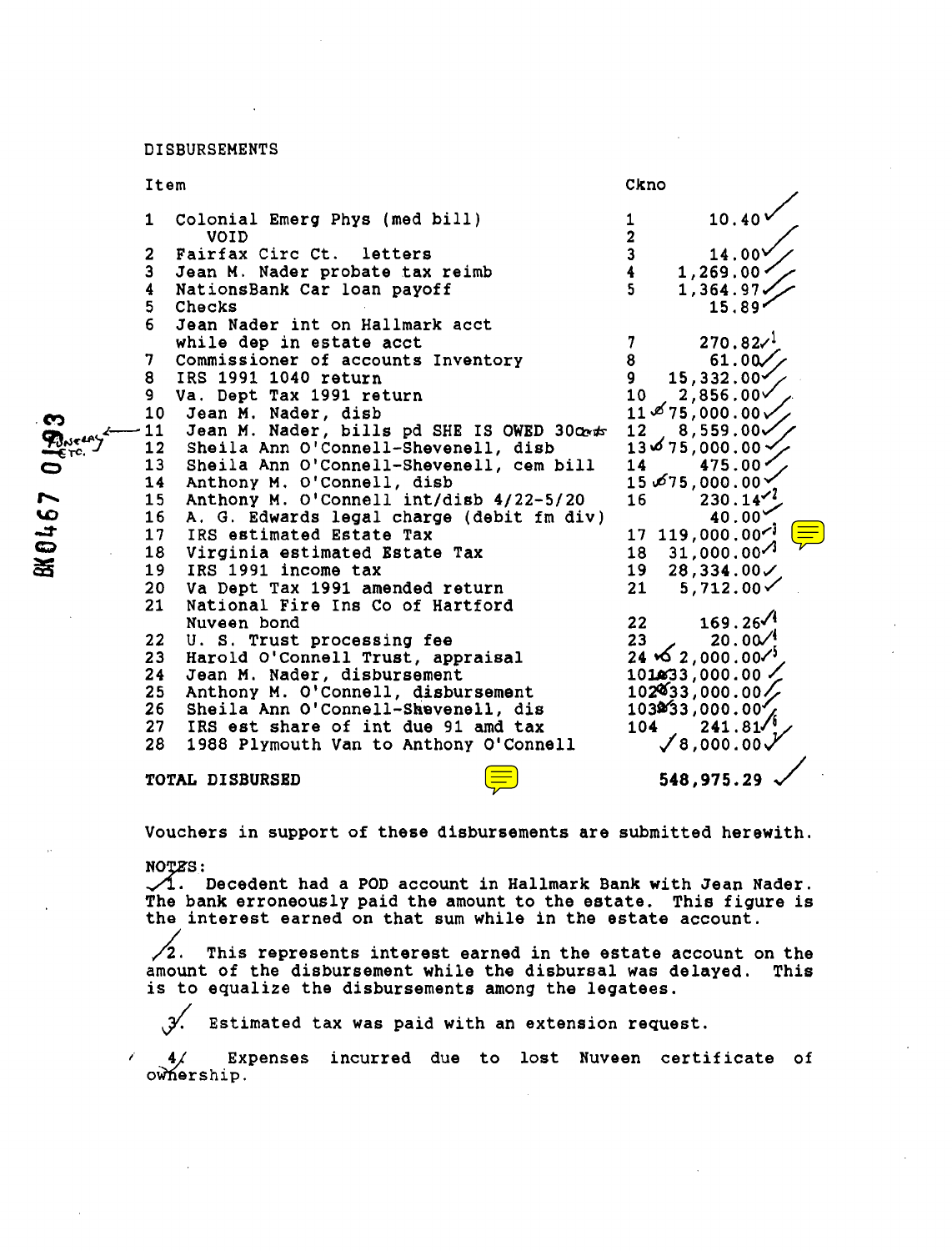5. Decedent owned a partial interest in 15 acres of land in Accotink. The Harold O'Connell Trust owned the other share. The estate agreed to pay for the appraisal which hopefully will reduce the value of the tract by 50%. The beneficiaries of the Trust are the same persons as the devisees under the will and in the same shares.

 $\sqrt{6}$ . When the 1991 income tax was prepared by Edward J. White, Co-Executor, a large capital gain was omitted necessitating the filing of an amended return. \$526.55 was assessed in interest by the IRS. The figure is the amount of interest earned by the estate while the amount due the IRS was in the estate bank account. The balance of the interest assessment was paid by Edward J. White.

V. Jean M. Nader and Sheila O'Connell-Shevenell agreed that the vehicle should be disbursed to Anthony M. O'Connell in addition to his 1/3 share of the remainder of the estate.

### RECONCILIATION

SUM RECEIPTS SUM DISBURSED

RECEIPTS LESS DISBURSEMENTS

### ON HAND

Burke and Herbert Bank & Trust Co. 49,110.76 Investment Co. of America (A. G. Edwards) 71,067.78 Franklin Virginia Fund (A. G. Edwards) 56,987.19 Kemper Municipal Bond Fund (A. G. Edwards) 31,864.65 Fx Co. Ind Dev Bond (A. G. Edwards) Inv value 109,587.00 A. G. Edwards MMA and cash 3,666.60 Nuveen Premium Inc Mun Fund (A. G. Edwards)(invval) 11,200.00 6,375.00 Washington Gas Light Co. 200 sh (Inv value) Signet Banking Corp 198 sh (Inv value) 4,331.25

TOTAL ON HAND TO BE DISTRIBUTED

**DIFFERENCE** 

DATE:  $U \mathcal{F}$ 

Edward J. White  $Co-Execut'or$ 

344,190.23

893,165.52

548,975.29

344,190.23

 $0.00 \cdot$ 

Jeàn M. Nader

dol-Executor

BK8467 0194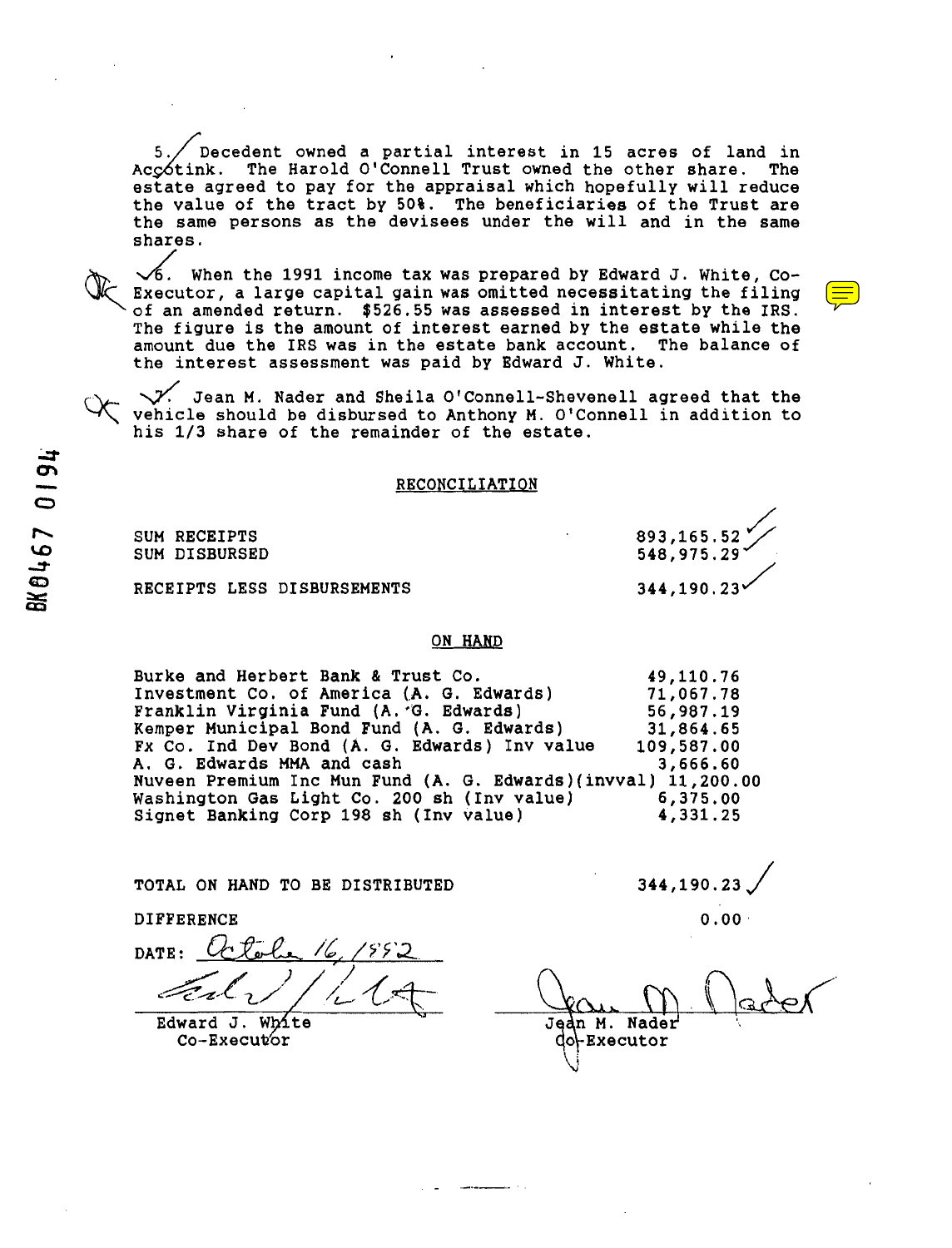### THE OFFICE OF THE COMMISSIONER OF ACCOUNTS CIRCUIT COURT OF FAIRFAX COUNTY, VIRGINIA

At the request of Edward J. White Co-Executor and Attorney and Agent of the estate of Jean M. O'Connell deceased, I gave the notice required by Section 64.1-171 of the Code of Virginia, 1950, as amended, setting the 30th day of December, 1992, at 10:30 A.M. at my office in Fairfax, Virginia, as the time and place for receiving proof of debts and demands against the estate of Jean M. O'Connell

At the said time and place, no one appeared to offer to prove any debts or demands against said estate.

I hereby certify that I have stated the foregoing account of Jean M. O'Connell deceased, after having given the notice required by law, and have approved the same. Vouchers for the disbursements were submitted to me.

GIVEN under my hand this  $\partial^{\alpha} \mathcal{L}$  day of  $\Lambda \Lambda$ ant  $1993$ .

Jesse B. Wilson.

III Commissioner of Accounts Fairfax County, Virginia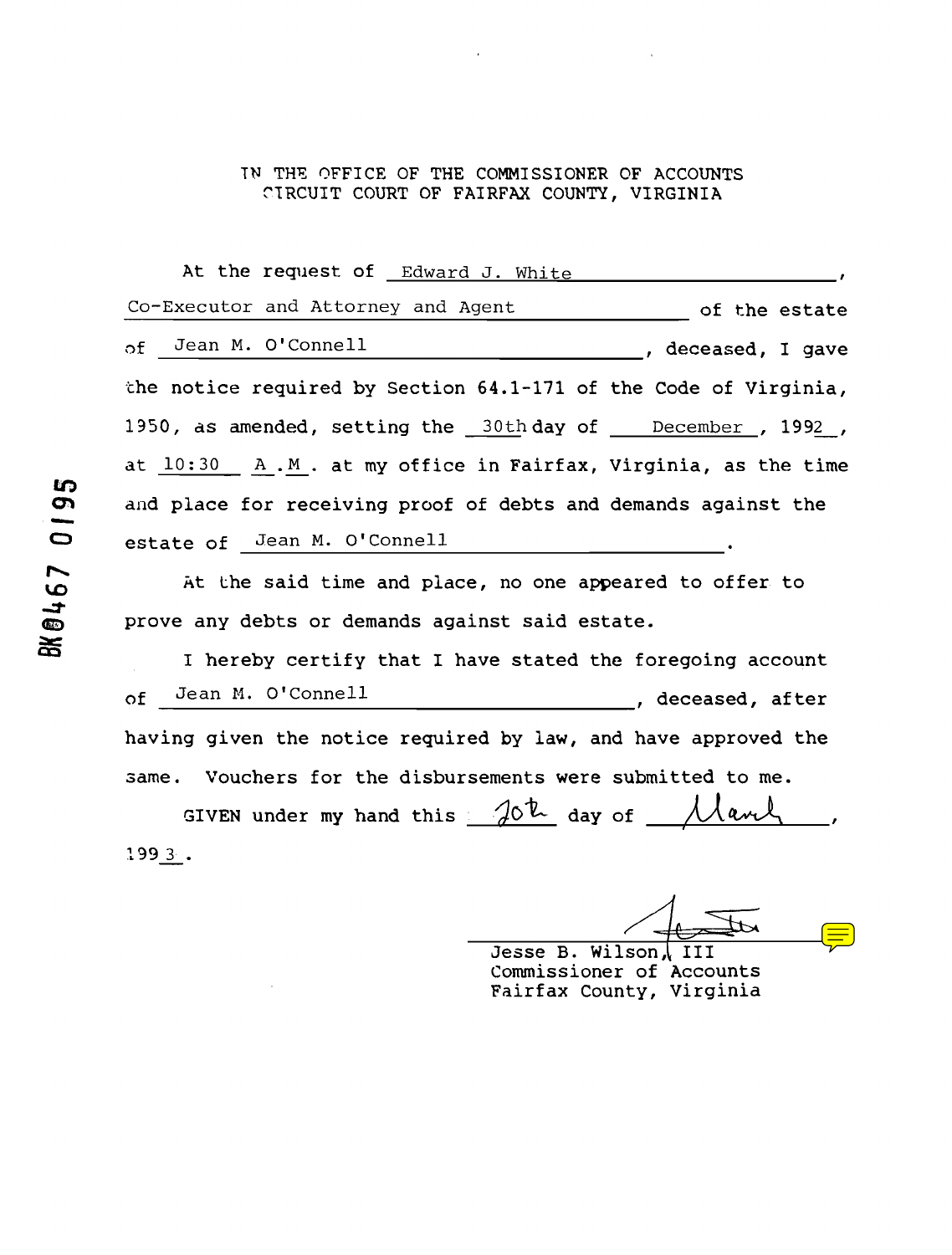STATE OF VIRGINIA COUNTY OF FAIRFAX, to-wit:

I, JESSE B. WILSON, III, Commissioner of Accounts for Fairfax County, Virginia, do hereby certify that I have this day stated the foregoing account, after having given the notice required by law, and have approved the same. Vouchers for said disbursements were submitted therewith.

GIVEN under my hand this  $10^{4}$  day of  $M$ arl, 1993.

ăм

JESSE B. WILSON, III Commissioner of Accounts Fairfax County, Virginia

1

IN THE CLERK'S OFFICE OF THE CIRCUIT COURT OF FAIRFAX COUNTY, VIRGINIA:

I, JOHN T. FREY, Clerk of the Circuit Court of Fairfax County, Virginia, do hereby certify that the foregoing Account or Report has been filed in my office for more than fifteen days, and that no exceptions have been filed thereto, and the same is now recorded pursuant to the provisions of §§ 26-33 and 26-35 of the Code of Virginia, as amended.

Virginia, as amended.<br>GIVEN under my hand this  $\frac{\gamma^2}{\gamma}$  day of  $\frac{\gamma}{\gamma}$  .

**TESTE:** JOHN T. FREY, CLERK

BY:  $\land \text{W} \times \text{Clerk}$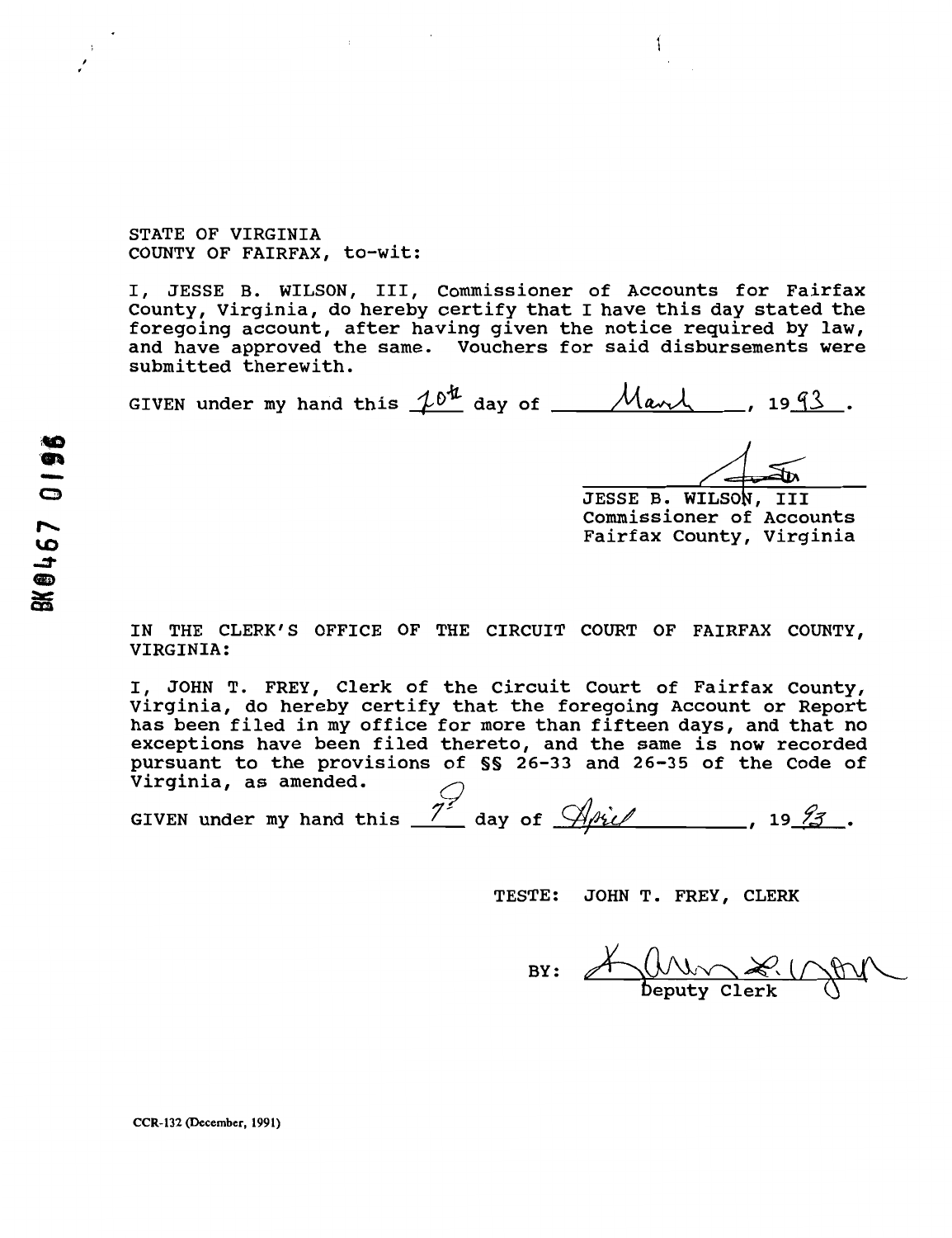# "**Lynch properties note 518,903.26**" at bk467p191. "I**nt Lynch Prop Note DOD-4/21/92 26,917.17**" at bk467p192

This is an example of making money disappear. A cash payment of approximately \$545,820.43 was made to the Estate on April 21, 1992, for the full payoff of the Lynch Note. But it was not reported. Only the interest of \$27,917.17 is reported. The note continues to be reported to the State and the IRS as late as April 10, 1995, as if it were still on schedule to mature on April 21, 1995. The Lynch Note disappears between the First and Second Estate Court Accounts without explanation.



The accountants do not mention the cash payment of \$545,820 to the Estate from the payoff of Lynch Note 1 on April 21, 1992, and the payment does not show in the accountings or tax returns.

When the accountants told the beneficiaries that the Lynch note would not produce any capital gain, I told them that it would and the taxes were paid. At that time I did not know that they were not reporting the \$545,820 payment. So strangely, the payment was not reported but the taxes on the payment were paid.

Can we expose the accounting trails of the \$545,820 payment?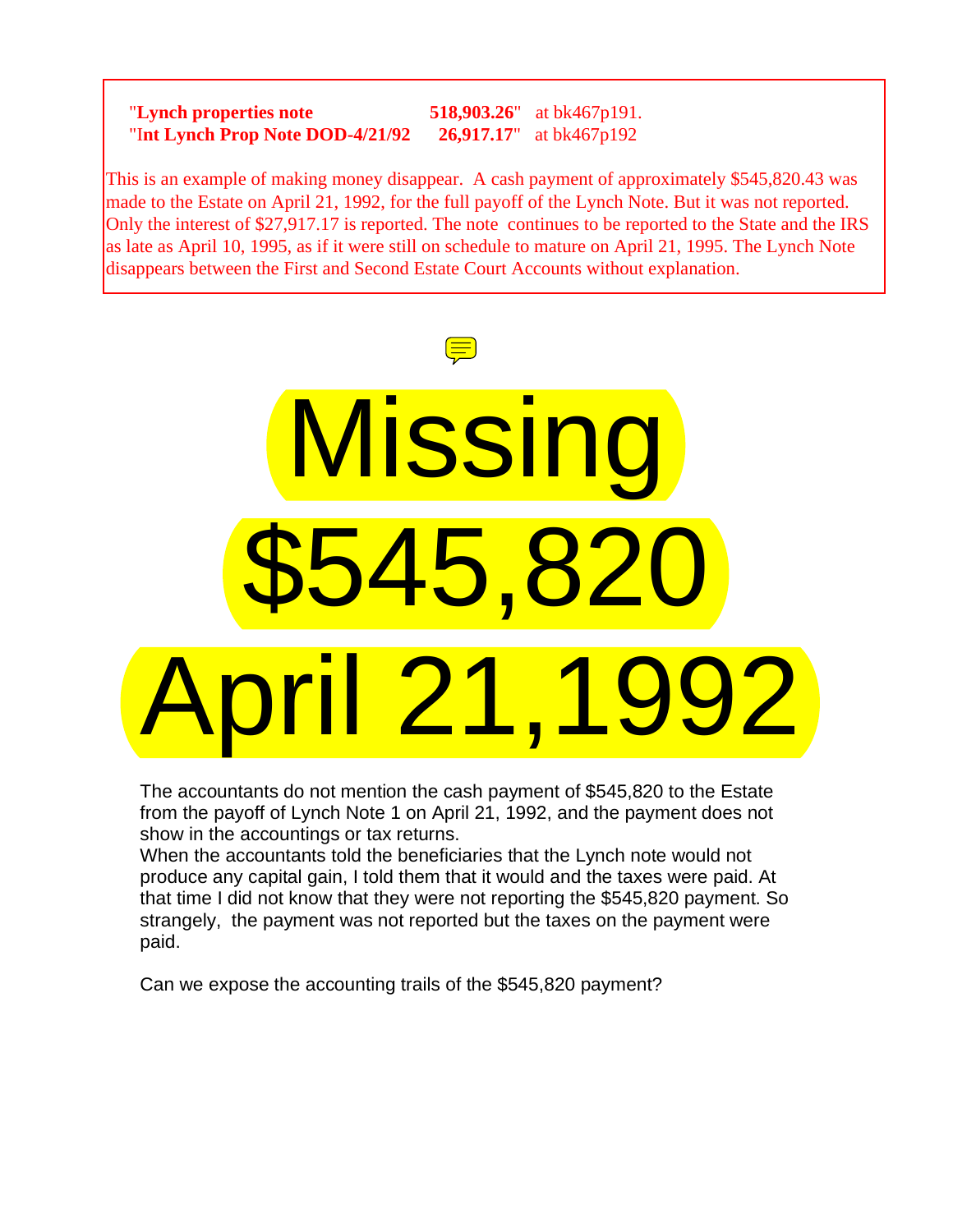# $\equiv$ Missing 0,051 June 11,1992

There are two versions of the extension request (IRS Form 4768) and two version of the estate tax return (IRS Form 760) with the same dates but for different amounts. One version says \$175,000 was paid to the IRS on June 11, 1992, and one version says i\$119,000 was paid to the IRS on June 11, 1992. There should only be one version. The \$70,051 over payment reported on the \$175,000 version disappears from the accounting.

Can we expose the accounting trail of the \$70.051?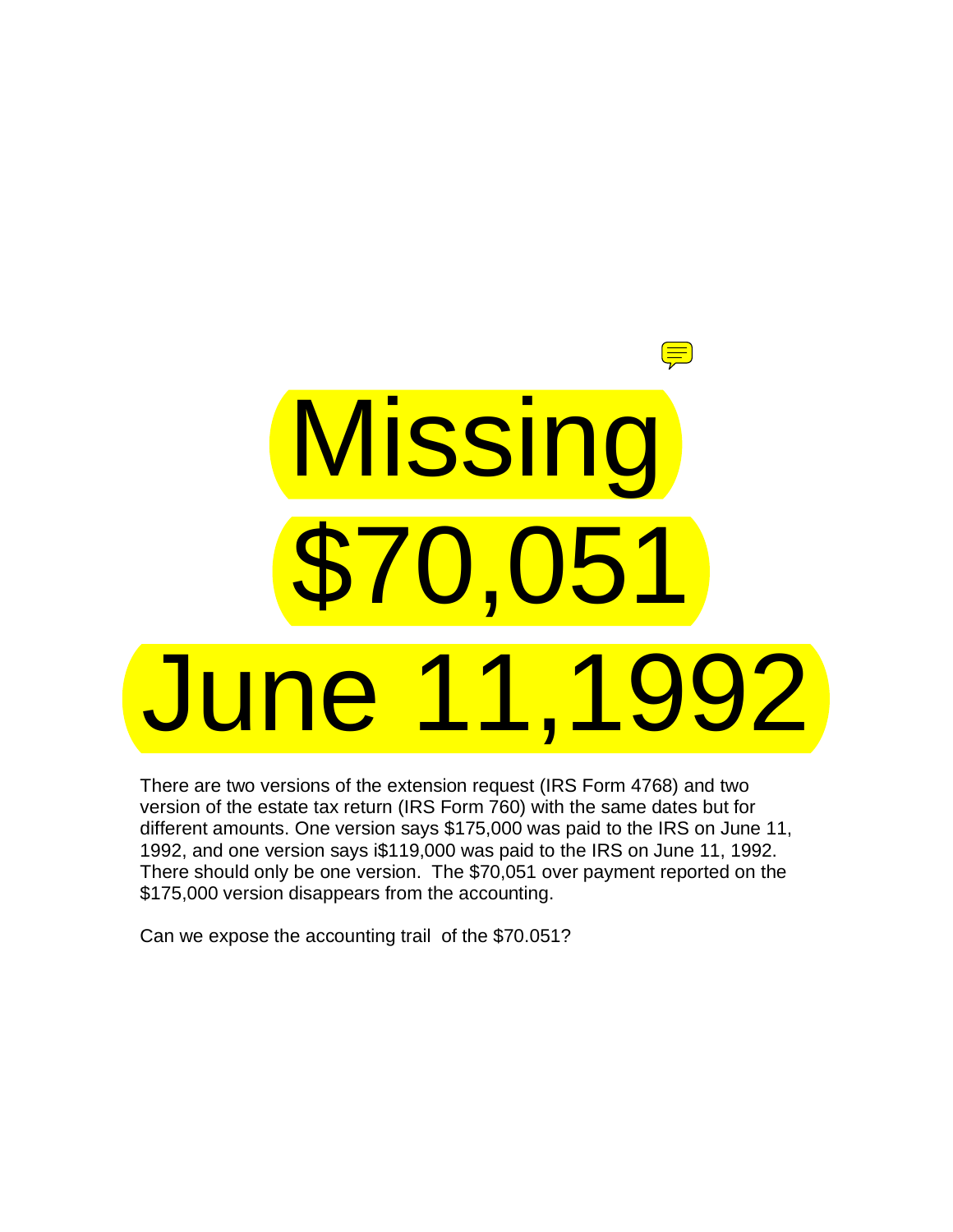IN THE CIRCUIT COURT OF FAIRFAX VIRGINIA:

ESTATE OF JEAN M. O'CONNELL IN RE:

FIDUCIARY NO. 49160

Date of Qualification: December 10, 1991

SECOND AND FINAL ACCOUNTING OF

**EDWARD J. WHITE AND JEAN M. NADER**  $|{\rm{accounting}}$  without explanation.

CO-EXECUTORS

September 16, 1992 - January 19, 1994

No Lynch Note

The Lynch Note disappears

between the First and Second

No authority recognizes this.

| CARRIED OVER FROM FIRST ACCOUNTING            |                  |  |
|-----------------------------------------------|------------------|--|
| Burke and Herbert Bank & Trust Co.            | 49,110.76        |  |
| Investment Co. of America                     | 71,067.78        |  |
| Franklin Virginia Fund                        | 56,987.19        |  |
| Kemper Municipal Bond Fund                    | 31,864.65        |  |
| Fx Co. Ind Dev Bond (A. G. Edwards) Inv value | 109,587.00       |  |
| A. G. Edwards MMA and cash<br>$\star$         | 3,666.60         |  |
| Nuveen Premium Inc Mun Fund (A. G. Edwards)   | 11,200.00        |  |
| Washington Gas Light Co. 200 sh (Inv value)   | 6,375.00         |  |
| Signet Banking Corp 198 sh (Inv value)        | 4,331.25         |  |
| TOTAL ON HAND AT BEGINNING OF PERIOD          | $344, 190.23\nu$ |  |
| RECEIPTS DURING PERIOD                        |                  |  |
| Nuveen ck dated 5/1/92                        | 66.50            |  |
| Int earned Burke and Herbert Bank             | 661.30           |  |
| Virginia Estate tax refund                    | 1,596.01         |  |

1 1994 **JUN** 

and a series

 $\mathcal{L}_{\mathcal{F}}$  .



 $\mathbf{1}$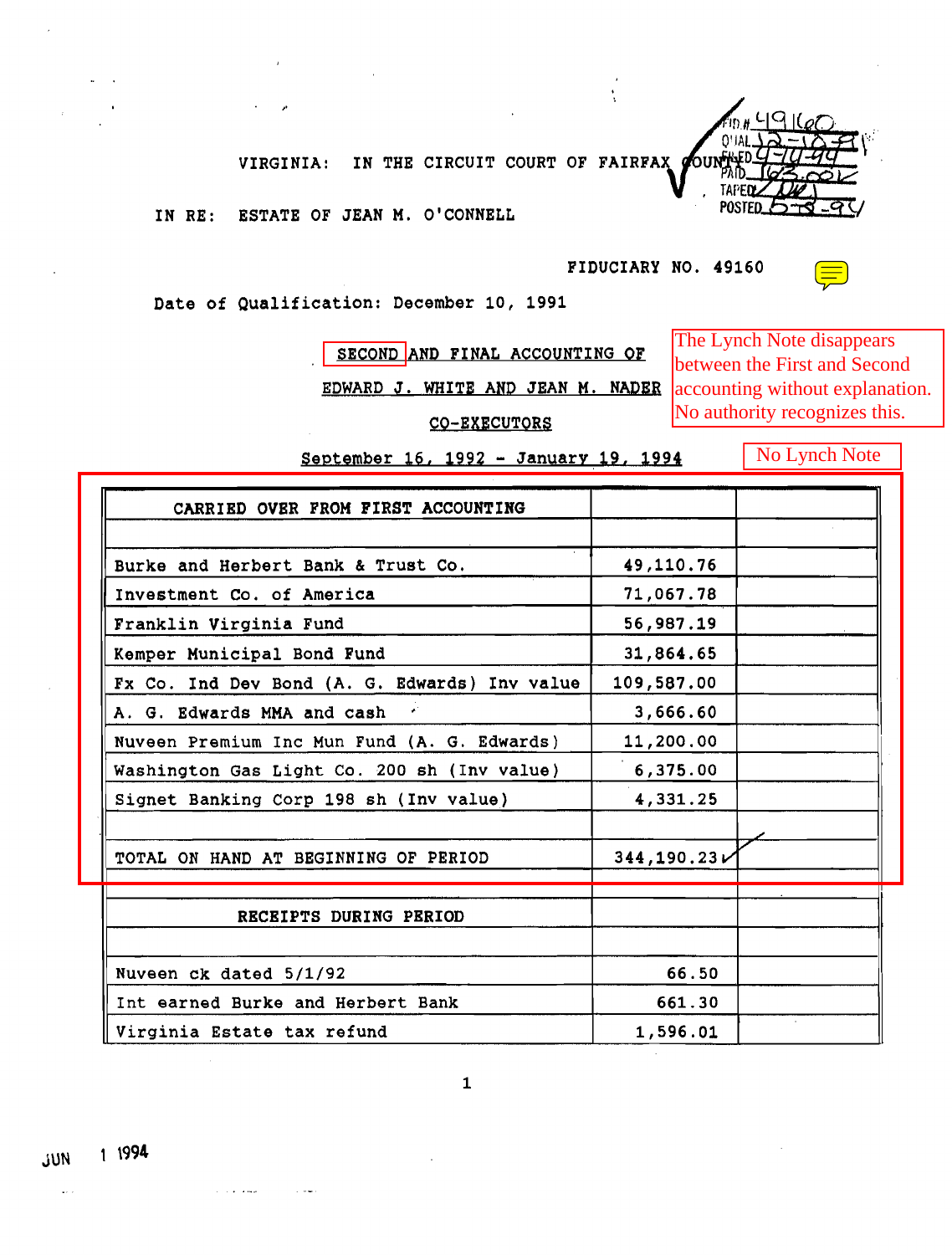This is cover.

This is cover. These are examples of confusion and conflict (sometimes called "accounting entanglements" or "659's" here) planted in the accounting to cover the accounting trails and made to appear as the Trustee's fault.

EDWARD J. WHITE ATTORNEY AT LAW 118 SOUTH ROYAL STREET ALEXANDRIA, VIRGINIA 22314

TELEPHONE 836-5444

May 19, 1992

This is cover. Let the accounting entanglement  $1,475.97 - 816.00 =$ 659.97 represent all accounting entanglements because it is the simplest to recognize and the dynamics are the same. If you can recognize the dynamics in this simple example you can recognize the same dynamics in the far more complicated examples.

Mr. Anthony M. O'Connell c/o Edgar A. Prichard, Esq. 8280 Greensboro Dr. #900 McLean, Va. 22102

Re: Estate of Jean M. O' Connell



Dear Mr. O'Connell,

In your letter of May 6 to Jean you asked that I communicate with you with regard to the Harold O'Connell Trust.

I am trying to prepare the estate tax, and as usual in these cases, there are problems trying to understand the flow of debts and income.

I do have a few questions which are put forward simply so that the figures on the Trust's tax returns and accounting will agree with the estate's.

The K-1 filed by the Trust for 1991 showed income to your  $1.$ mother of \$41,446.00. The Seventh Accounting appears to show a disbursement to her of \$40,000.00 plus first half realty taxes paid by the trust for her and thus a disbursal to her of \$1794.89. If these two disbursals are added the sum is \$41,794.89. This leaves \$348.89 which I cannot figure out. It could well be a disbursal of principal and not taxable.

 $2.$ The K-1 filed by the Trust showed a payment of \$816.00 in interest to the estate. You sent a check in the amount of \$1475.97 to the estate. What was the remaining \$659.97? Do I have this confused with the tax debt/credit situation which ran from the Third Accounting?

On the Seventh Accounting "Income per 7th Account" is З. shown as \$5181.71, but I cannot figure that one out either.

I am of the opinion that the estate owes the trust for the second half real estate taxes from September 15, 1991 through December 31, 1991 in the amount of \$1052.35. This is shown on your accounting a disbursed to the heirs. Should this be paid back to the heirs or to the Trust?

I believe that the income received from the savings accounts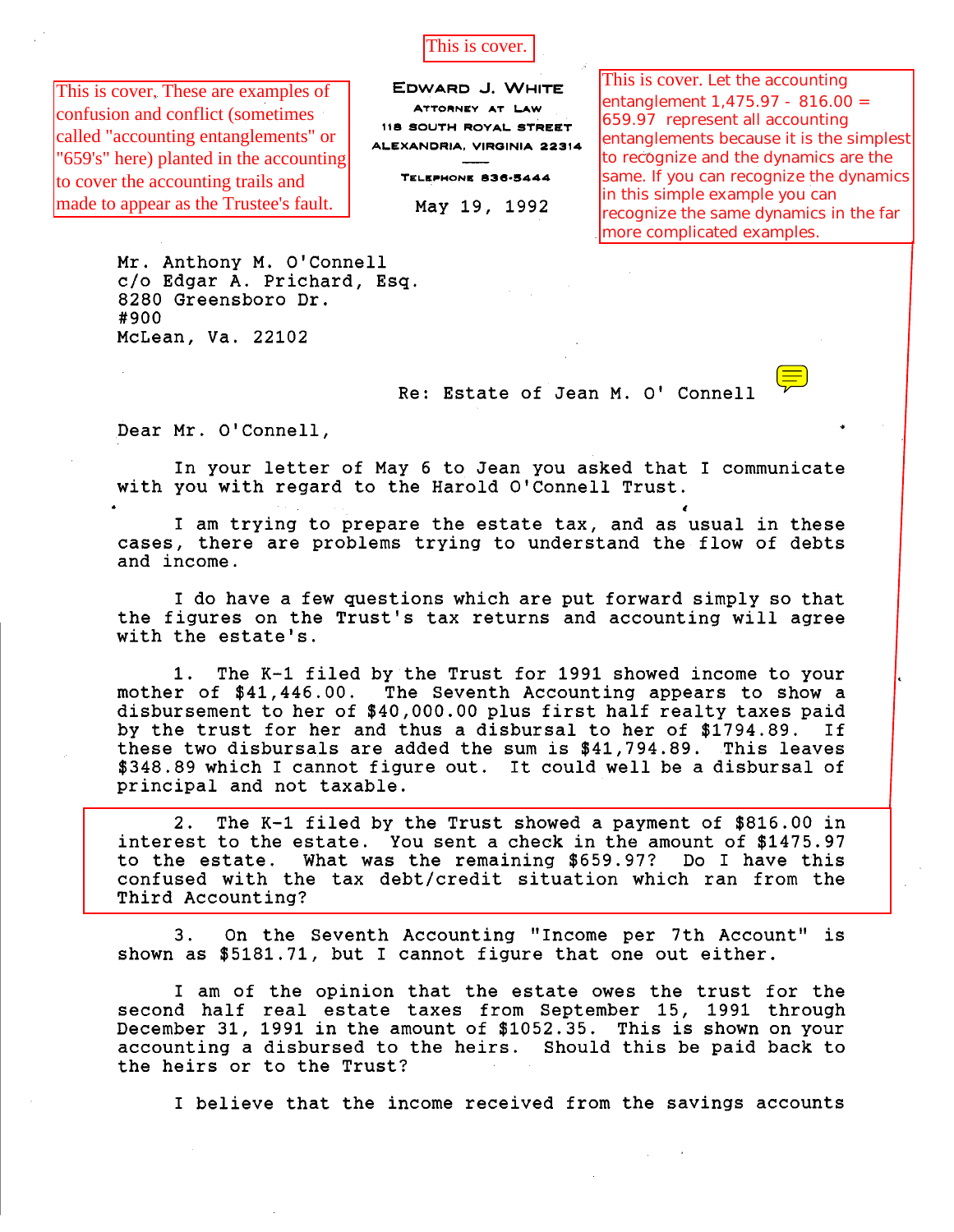Page 2 Ltr to Mr. Anthony M. O'Connell May 19, 1992

from September 15 to the date the various banks made their next payment to the Trust (9/30 and 9/21) should be split on a per diem basis, since the Trust terminated on her death. This will be a small amount of course.

Are there any other debts which your Mother owed the Trust?

I realize that Jo Ann Barnes prepared this and if you authorize it I can ask her to help me out.

Please understand that I have no problem with the Accounting, I m just trying to match things up. In the long run, since the beneficiaries are the same, the matter is academic.

Please send the bill for the appraisal whenever you receive Jean is filing the Fairfax form for re-assessment in her it. capacity as a co-owner in order to give us a better basis to get this assessment changed and to meet the county's deadline. It will I think state that the appraisal you have ordered will follow. this will be to all of your benefit in the long run.

Singerely,

 $Rdward$  J. White

 $EJW/e$ Copy to: Jean M. Nader

Why not find the CPA Joanne L. Barnes (EIN 541040148 and SSN 579-44-3240?) who did this accounting and have her answer Mr. White's questions?

This letter framing the Trustee with confusion and conflict created by the CPA diverts attention from:

**518,903.26**" at bk467p191. "Lynch properties note "Int Lynch Prop Note DOD-4/21/92 26,917.17" at bk467p192

This is an example of making money disappear. A cash payment of approximately \$545,820.43 was made to the Estate on April 21, 1992, for the full payoff of the Lynch Note. But it was not reported. Only the interest of \$27,917.17 is reported. The note continues to be reported to the State and the IRS as late as April 10, 1995, as if it were still on schedule to mature on April 21, 1995. The Lynch Note disappears between the First and Second Estate Court Accounts without explanation.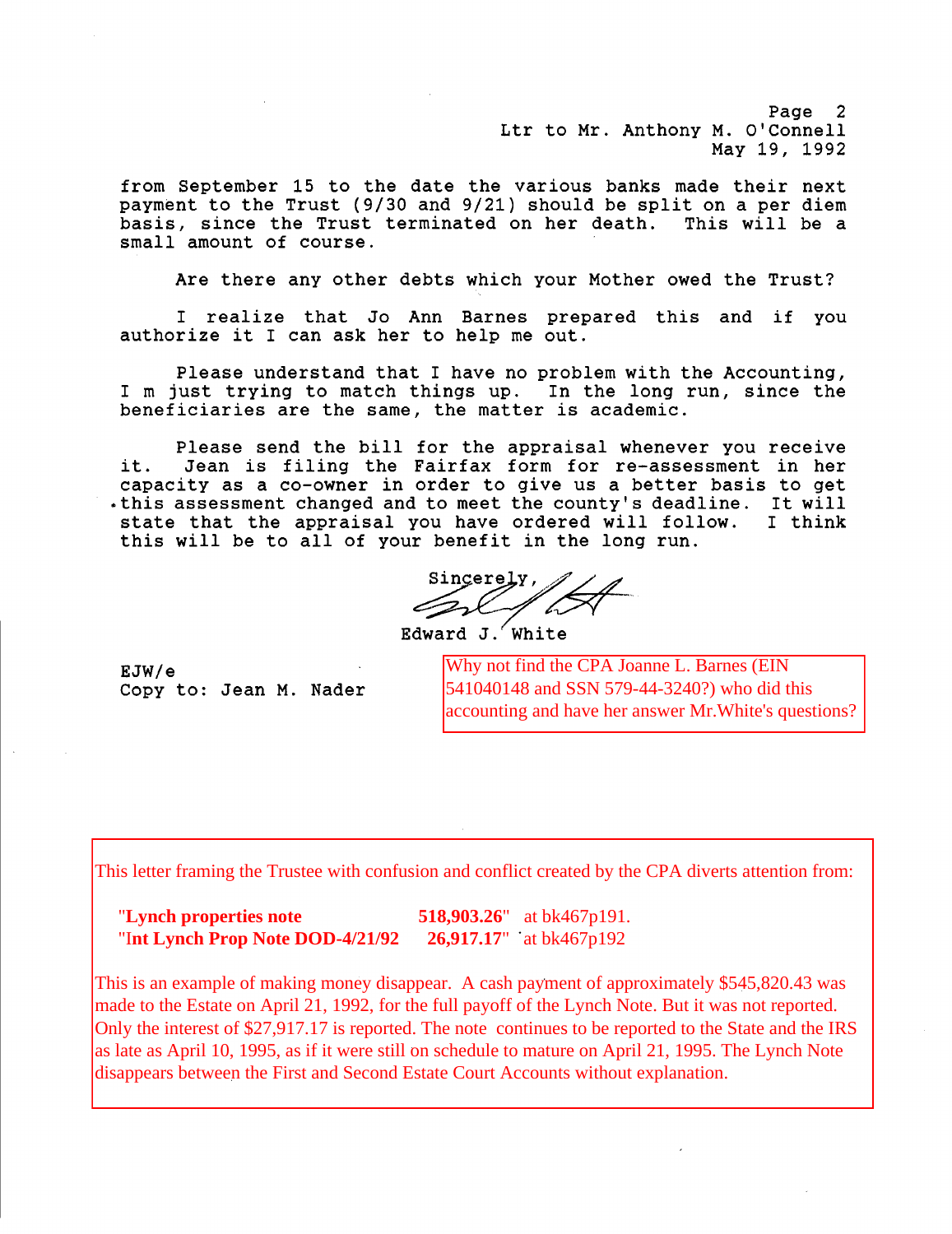Is there any authority in our Country who would find the CPA Joanne L. Barnes (EIN 541040148, SSN 579-44-3240?) and the Attorney Edward White who did this accounting at and have them show where the money went?



Please connect the dots:

(1) The dot for 20 years of concealing Bk467p191.

(2) The dot for 20 years of judgements made without exposing the evidence of bk467p191.

(3) The dot for the cumulative effects of 20 years of character assassinations against the Trustee for trying to expose bk467p191

(4) The dot for 20 years of no authority stopping our trusting sister Jean Nader from being used.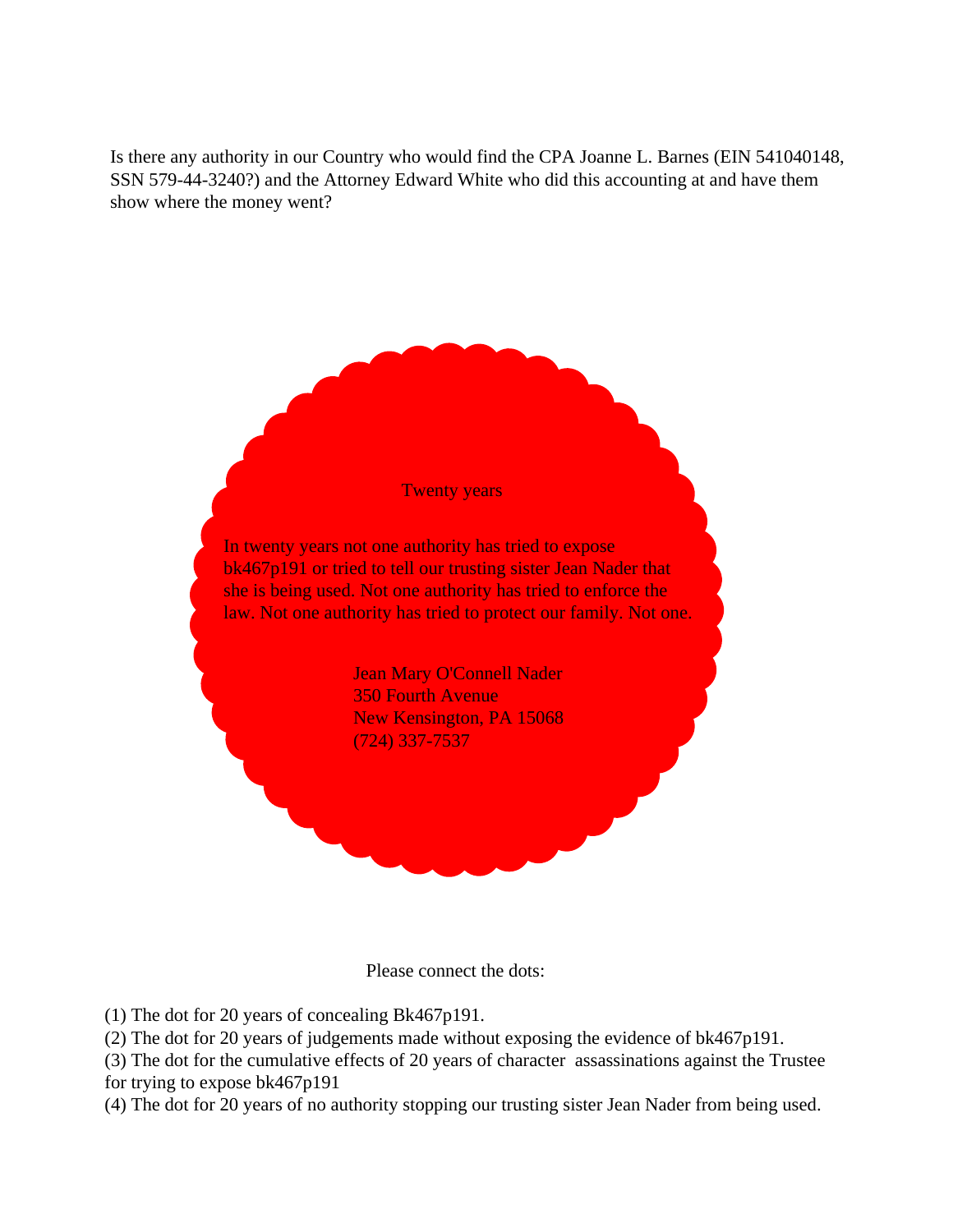Why doesn't Chief Judge Dennis J. Smith allow the accounting trails at bk467p191 to be exposed?

November 21,2012 Anthony O'Connell, Trustee 439 South Vista del Rio Green Valley, AZ 85614 anthonymineroconnell@gmail.com (no telephone)

To the Honorable Judges of the Nineteenth Judicial Circuit Court of Fairfax County, Virginia:

The Honorable Dennis J. Smith The Honorable Marcus D. Williams The Honorable Jane Marum Roush The Honorable Johnathan C. Thacher The Honorable R. Terrence Ney The Honorable Randy I. Bellows The Honorable Charles 1. Maxfield The Honorable Bruce D. White The Honorable Robert J. Smith The Honorable David S. Schel The Honorable Jan L. Brodie The Honorable Lorraine Nordlund The Honorable Brett A. Kassabian The Honorable Michael F. Devine

Please tell me ifthe enclosed Court notice is from the Judges or ifit is from some alternative element speaking for the Court? I ask this because:

(l) The notice is confusing and lacks accountability; there is no name, no signature, no point of contact, only a telephone number and "The Judges of the Fairfax Circuit Court" in the signature line.

(2) The notice says "Case No. CL-20l2-00l3064", which matches the number on the summons and the injunction. The accusations in the summons and in the injunction are so blatantly false, and no evidence is provided to justify them, it's as ifthe law, the evidence, and accountability is not expected to be relevant.

(3) The notice says "In Re: Harold A. O'Connell" but doesn't say what the issue is. Harold A. O'Connell is our Dad who died in 1975.

It would not be prudent for me to appear in Court unless the issues are defined and the evidence for the issues can be obtained beforehand. The present structure makes me dead on arrival; this is not due process.

The best of my two bad options is to not appear in Court, even though my not appearing could be made to appear as ifI, rather than the accountants, were trying to hide something, and the terms of their summons and injunction might be approved by default.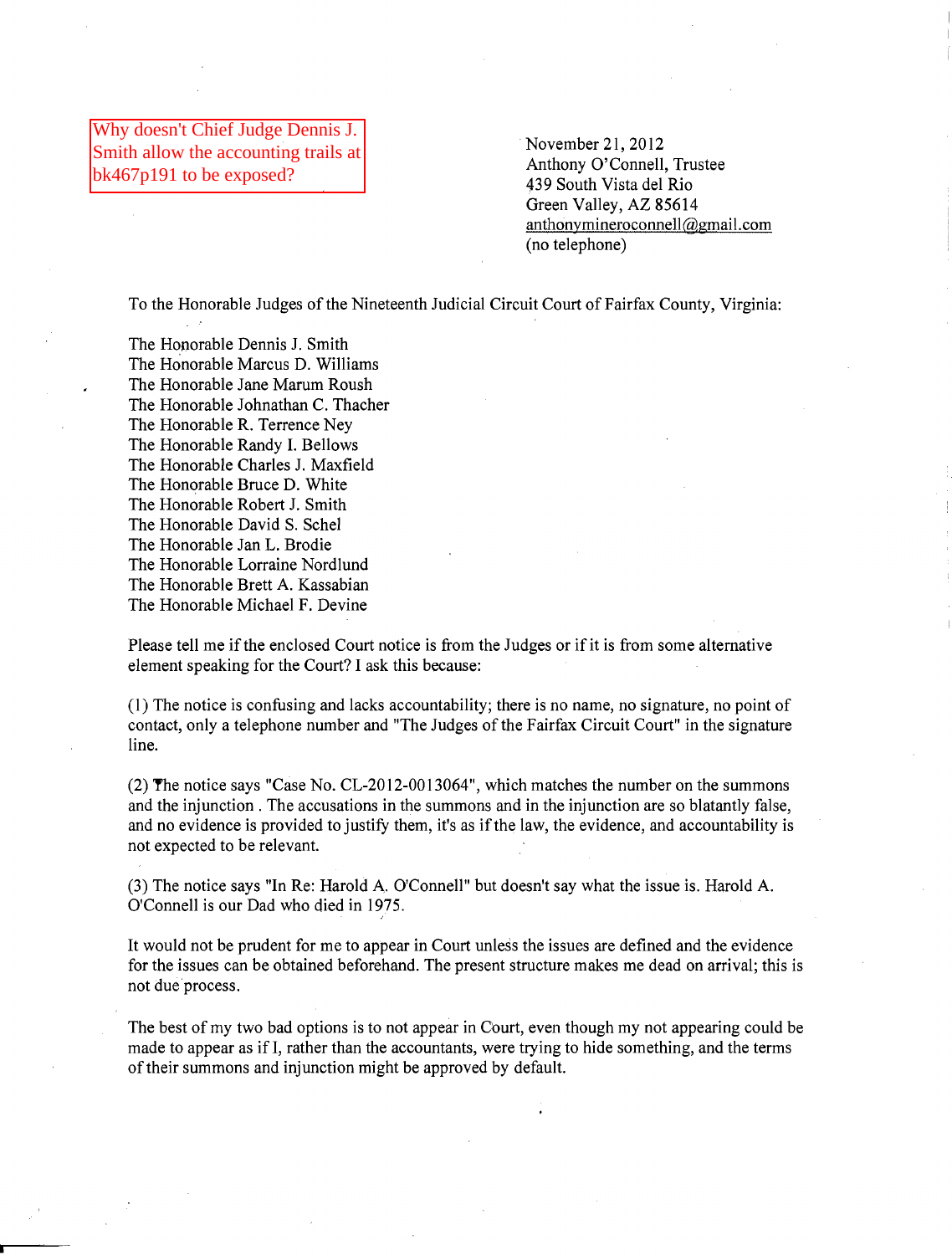Would you please put everything on hold until all of the plaintiff's issues can be identified and their evidence for their issues can be obtained? The known evidence I need before appearing in Court includes exposing the accounting trails in our Mother's estate at Bk467p191.

### Background

This is extremely complicated and impossible to present in an understandable manner except by through websites.

The CPA Joanne Barnes and the Attorney Edward White make money disappear and cover them selves by using an innocent family member as an unwitting agent to carry out their agenda. The evidence is in exposing the accounting trails at Book467page191 in the public record. I've tried to expose Bk467p191 for twenty years and the reaction has cost me my reputation, my family, and my solvency.

Exposing Bk467p191 would be the turning point, its the law, its common sense, and the public trusts that its done. Please use your power or call in federal powers that would do it. Please ask them to  $(1)$  protect our family,  $(2)$  find out where the money went and  $(3)$  untangle the accounting entanglements holding up the sale of our remaining family real estate that we call Accotink. Accotink is in a Virginia Land Trust and I am the Trustee.

Our family needs federal protection. The first thing our family needs is to have a federal agent personally visit our innocent sister Jean Nader at 350 Fourth Avenue, New Kensington, PA 15068, and convince her that she is being used by the accountants.

The terms of the summons and the injunction are for the benefit of the accountants and not for our family; it gives them unlimited control and cover of our family's assets and makes our family appear at fault. History suggests that the reason the accountants want to replace me with innocent Jean Nader as Trustee for Accotink is because they can use her as Trustee as they used her as coexecutor in our mother's estate, to make money disappear.

Respectfully, Anthony O'Connell, Trustee Trustee of Musles

Enclosure: Court notice (Not included here.)

References:

http://www.alexandriavirginiaI5acres.com (Trust property in Fairfax County for sale; controlling summons, injunction, etc.)

http://www.farmI39.com (Trustee's individual property in Highland County for sale; controlling lien sent to Highland County)

http://www.canweconnectthedots.com (Comprehensive; twenty years in the making; if you want to know how the accountants work)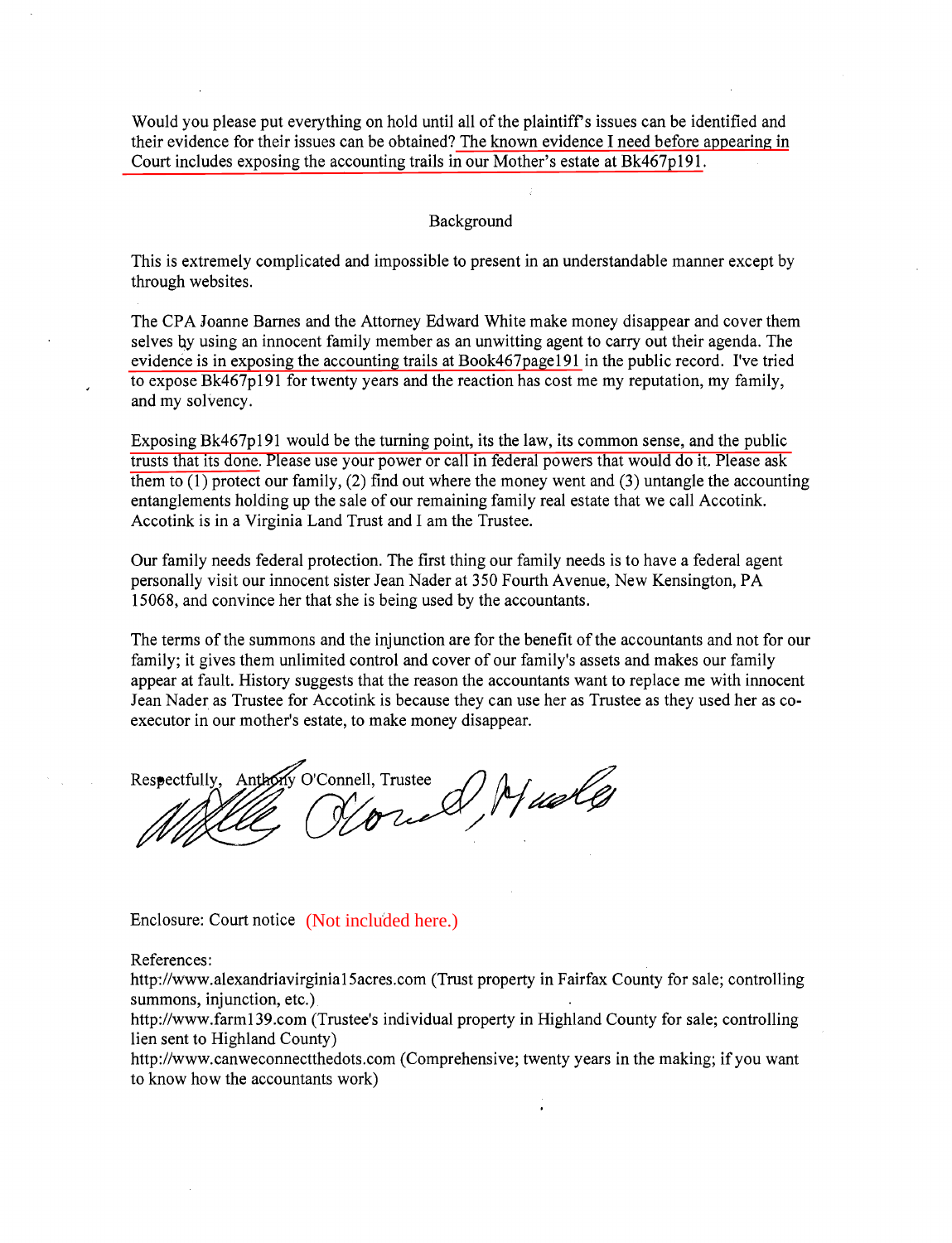

### DENNIS J. SMITH, CHIEF JUDGE MARCUS D. WILLIAMS JANE MARUM ROUSH JONATHAN C. THACHER R. TERRENCE NEY RANDY I. BELLOWS CHARLES J. MAXFIELD BRUCE D. WHITE ROBERT J. SMITH DAVID S. SCHELL JAN l. BRODIE LORRAINE NORDLUND BRETT A. KASSABIAN MICHAEl F. DEVINE 'JUDGES

# NINETEENTH JUDICIAL CIRCUIT OF VIRGINIA

Fairfax County Courthouse 4110 Chain Bridge Road Fairfax, Virginia 22030-4009 703·246·2221 • Fax: 703·246·5496' TOO: 703-352-4139

COUNTY OF FAIRFAX CITY OF FAIRFAX BARNARD F. JENNINGS

Why doesn't Chief Judge Dennis J. Smith allow the accounting trails at bk467p191 to be exposed?

November27, 2012

THOMASA. FORTKORT RICHARD J. JAMBORSKY JACK B. STEVENS J. HOWE BROWN F. BRUCE BACH M. LANGHORNE KEITH ARTHUR B. VIEREGG KATHLEEN H. MACKAY ROBERT W. WOOLDRIDGE, JR. MICHAEL P. MoWEENY GAYlORD l. FINCH, JR. STANLEY P. KLEIN LESliE M. AlDEN **RETIRED JUDGES** 

Anthony O'Connell, Trustee 439 South Vista Del Rio Green Valley, AZ 85614

RE: In Re: Harold A O'Connell, CL-2012-13064

Dear Mr. O'Connell:

I have received your letter regarding the Notice of Scheduling Conference you received in case CL 2012 -0013064. This is indeed a valid notice from our court provided so that you would be aware of a Scheduling Conference at which we will, if appropriate, set a trial date and enter a scheduling order in accordance with the Uniform Pretrial Scheduling Order adopted by the Supreme Court of Virginia. No evidence will be taken at that time as this is only a hearing to establish the schedule for the orderly processing of the case.

As for accountability for the notice, it clearly indicates that it is sent by the judges of the circuit court and provides you with a phone number at which you can contact our case management staff with regard to the Scheduling Conference. We would not send out a notice indicating that you can contact the judges directly as such contact is inappropriate.

Your letter also indicates that you do not know what issues are raised in the case but our records indicate that you have responded to the Complaint which sets out the Plaintiff's allegations and prayer for relief so I therefore assume that you are acquainted with the issues which have been raised. As to whether the Plaintiff's allegations are true or merit relief, these issues will not be dealt with at the December 4,2012 Scheduling Conference but are instead decided in the course of later proceedings or after a trial at which each side has had an opportunity to present evidence in the form of documents or testimony and make arguments as to the proper disposition of the issues.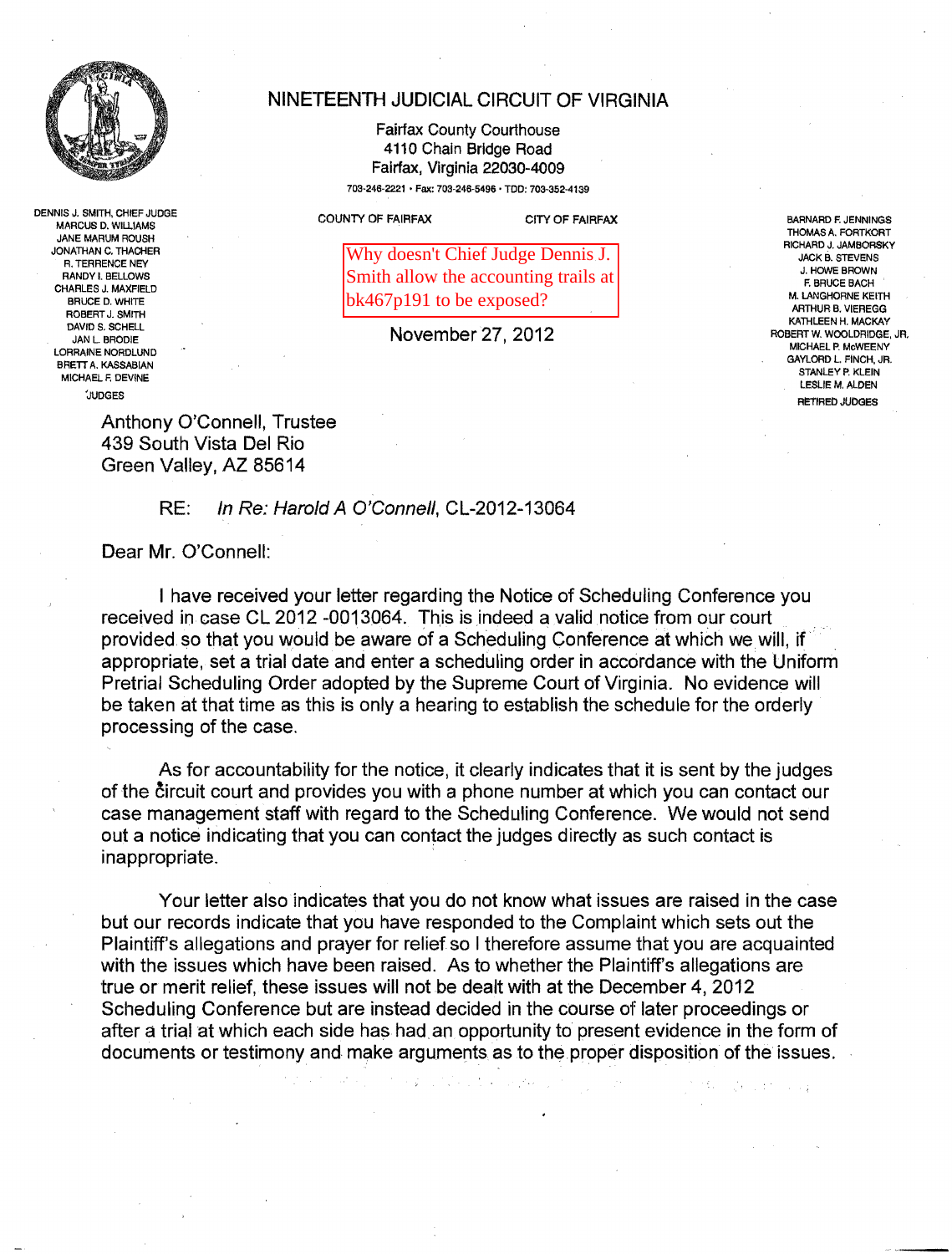The issue is exposing the accounting trails at bk467p191. It's the law and the public trusts that it's done. How did exposing bk467p191 become obstructed by rules such as these?

You also request that our court take certain actions, but please note that Judges take actions based upon pleadings which are properly filed, and even then, only after each interested party has had an opportunity to respond and be heard on the request. Sending a letter to a judge is not filing a pleading in a case as pleadings are properly filed with the Clerk of Court. Additionally, copies of anything sent to the Court for filing must be provided to all other interested parties. As your letter does not indicate copies were sent to the other parties I will provide them with a copy of your letter and this response.

Finally, with regard to your participation in the Scheduling Conference at 8:30 a.m. on December 4,2012, this is a civil case and it is your choice as to whether you participate in this administrative hearing or any further hearings. If you do not appear, the Court will proceed to establish scheduling without your input. We will, however, send you a copy of any Order that is entered at that hearing.

Sincerely Yours, Definition J. Smith

Cc: Jean Mary O'Connell Nader Anthony Miner O'Connell Sheila A. O'Connell Elizabeth Chichester Morrogh, Esquire